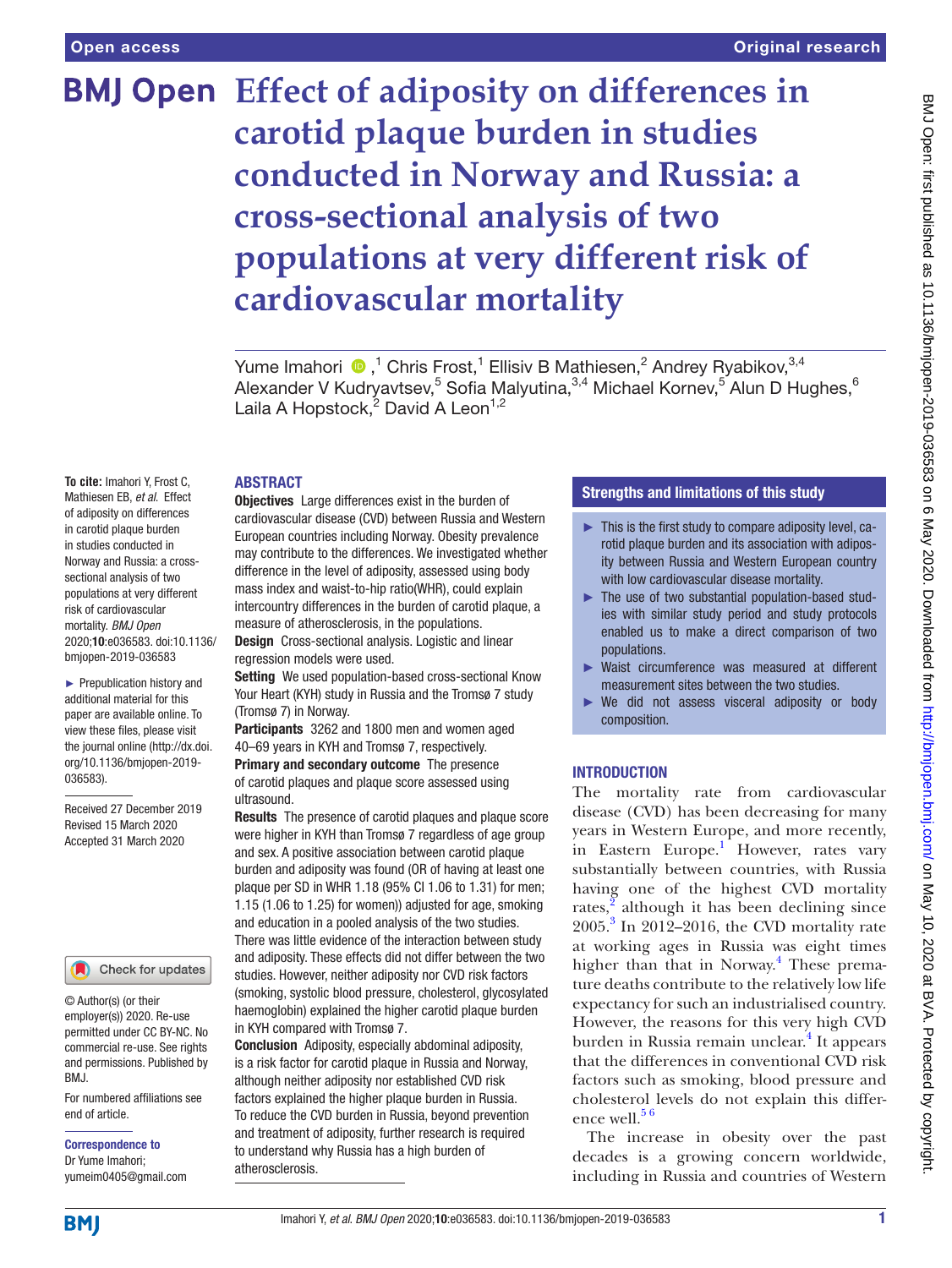Europe,<sup>7</sup> and has an effect on mortality levels.<sup>[8](#page-7-6)</sup> In addition to general obesity, however, the extent of abdominal obesity is likely to be important as there is evidence that it is more strongly associated with CVD events than general adiposity assessed using body mass index  $(BMI).^{9-11}$ However, data on population levels of abdominal obesity (such as waist-to-hip ratio (WHR)) is far less common than for BMI, in Russia as well as in other countries. To the best of our knowledge, the contribution of general or abdominal obesity to the gap in CVD burden between Russia and Western European countries has not been investigated in spite of increasing importance of obesity as a CVD risk factor.

Carotid plaque, representing an advanced stage of atherosclerosis, is predictive of future CVD events.<sup>[12](#page-7-8)</sup> Carotid atherosclerosis may be easily and reliably detected using an ultrasound examination making carotid plaque a good surrogate marker of atherosclerotic CVD burden in large-scale epidemiological studies. Our previous study using Tromsø Study fifth survey has shown that abdominal adiposity was more closely associated with carotid plaque burden than BMI.<sup>13</sup> Furthermore, WHR showed the larger effect size than waist circumference (WC) and waist to height ratio.

We used data from two studies from general populations with very different CVD mortality in Europe: Know Your Heart (KYH) study in Russia and Tromsø Study seventh survey (Tromsø 7) in Norway. Our aims were: (1) to compare general and abdominal adiposity levels, represented by BMI and WHR, respectively, and the burden of carotid plaque in Russia with those in Norway, a low CVD mortality country; (2) to investigate the association of BMI or WHR with carotid plaque in both populations and (3) to investigate whether BMI or WHR or other factors can explain difference in carotid plaque burden between the two populations.

#### **METHODS**

#### Study design and participants

We used data from two studies; the KYH study from Russia and the Tromsø 7 study from Norway. Researchers from the two studies worked together at the design stage to align aspects of the study protocols used, including the detailed standard operating procedures for carotid ultrasound examinations as described elsewhere.<sup>41411</sup>

KYH is a population-based cross-sectional study of 4500 women and men aged 35–69 years conducted between 2015 and 2017 in two Russian cities: Novosibirsk and Arkhangelsk. The details of KYH have been described elsewhere.<sup>[4](#page-7-3)</sup> Briefly, participants were recruited from a random sample of the population stratified by age and gender, derived from the list of the Territorial Health Insurance Funds. Trained interviewers visited the addresses on the list and identified residents of the target age and sex. Information on sociodemographic characteristics, CVD risk factors and medical history was collected using structured questionnaires completed on

tablet computers. At the end of the interview, participants were invited to have a comprehensive examination including anthropometric measurement, blood sampling, and carotid ultrasound 1 or 2 weeks later. Response rates for initial interview were 53% and 27% in Arkhangelsk and Novosibirsk, respectively. Of those interviewed 89% attended the subsequent medical examination. All participants of the medical examination provided signed informed consent.

The Tromsø Study is an ongoing population-based study in Tromsø municipality, North Norway and consists of seven surveys from  $1974$  to  $2016<sup>16</sup>$  In the seventh wave (Tromsø 7), all residents in Tromsø aged 40 years and older were invited to participate. The questionnaires were completed, a brief physical examination was carried out and biological samples were taken. A random sample, including previous participants, was invited to a second visit to undergo more comprehensive medical examinations. A total of 21 083 attended the first visit and the response rate was 65%. A total of 4153 participants were invited to a carotid ultrasound examination and 2974 (71.6%) attended.

In the two studies, participants aged between 40 and 69 years (n=5782) were eligible for the present study. We excluded participants with missing data on all adiposity measures (n=42), and potential confounders and mediators (n=678), leaving 3262 participants from KYH (57% women) and 1800 from Tromsø 7 (55% women) for the analyses.

## Assessment of anthropometric measures and other CVD risk factors

In both studies, height and weight were assessed by trained staff using standard methods (see [online supplementary](https://dx.doi.org/10.1136/bmjopen-2019-036583)  [material\)](https://dx.doi.org/10.1136/bmjopen-2019-036583). BMI was calculated by dividing weight in kilograms by squared height in metres. WC was measured at a different site in the two studies: in KYH WC was measured at the narrowest part of the trunk to the nearest millimetre using a tape measure while in Tromsø 7 WC was measured at the level of the umbilicus. Hip circumference was measured at the widest part in both studies. To ensure WC was comparable between the two studies, WC in Tromsø 7 was converted to the narrowest waist using a conversion equation by Mason and Katzmarzyk.[17](#page-7-11) Among anthropometric measures of abdominal adiposity WHR was selected because it has been found to be strongly associated with CVD events.[10 11 18](#page-7-12)

Information on age (5-year categories), smoking (current smoker, ex-smoker, never-smoker), educational attainment (higher education: yes/no) and medical history of diabetes mellitus (DM) (yes/no) were collected through face-to-face interview in KYH and selfadministered questionnaire in Tromsø 7. The assessment of systolic blood pressure (SBP) and other laboratory data are described elsewhere (see [online supplementary](https://dx.doi.org/10.1136/bmjopen-2019-036583)  [material\)](https://dx.doi.org/10.1136/bmjopen-2019-036583).<sup>[4](#page-7-3)</sup>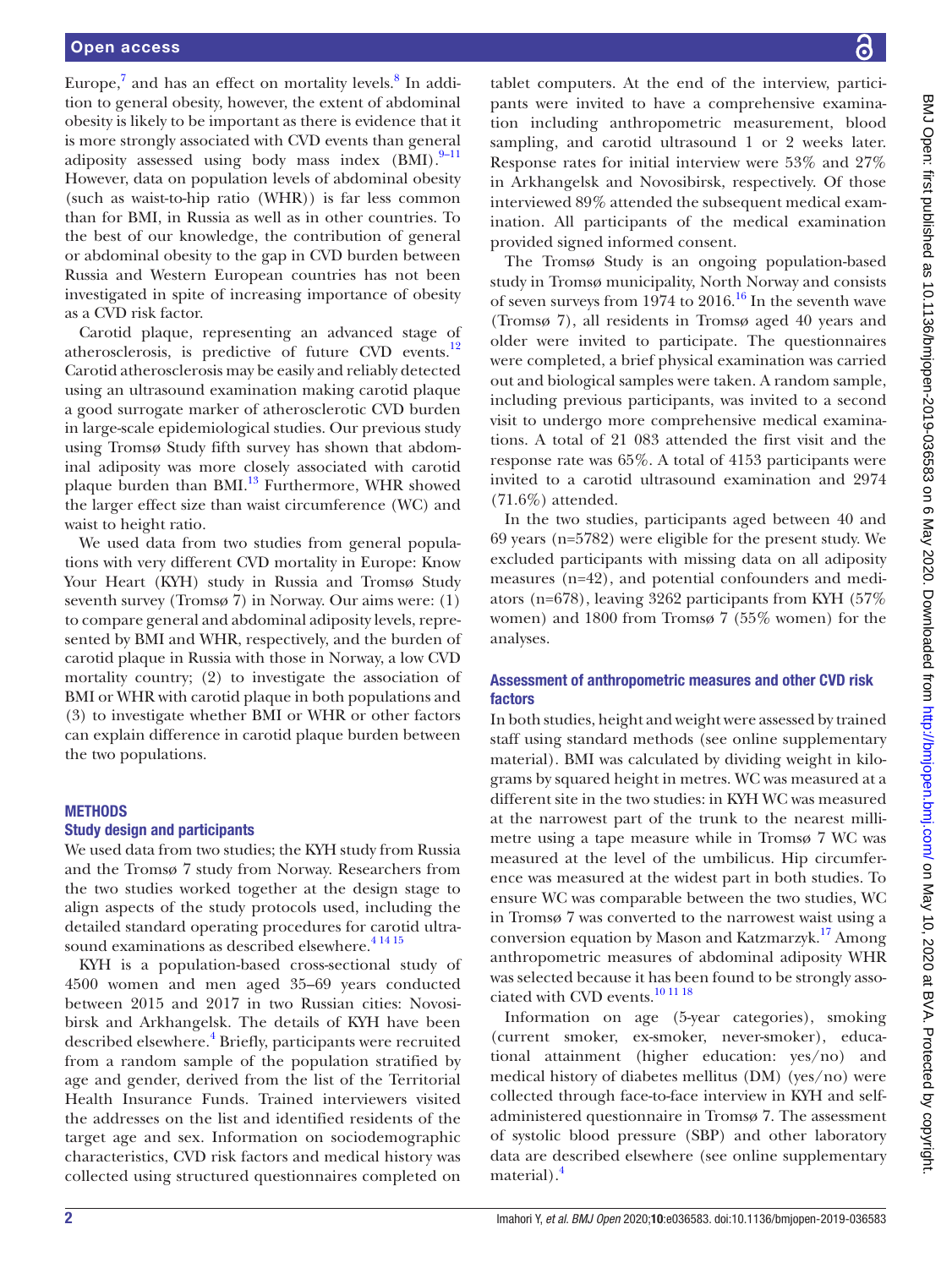## Ultrasound examination

Technical details of the examination protocols have been described elsewhere.[4 14 15](#page-7-3) Briefly, both carotid arteries were scanned for carotid plaques in the common carotid artery (CCA), bifurcation and internal carotid artery (ICA) using a Vivid Q (GE Health care) with  $6\negthinspace\negthinspace-13$  MHz linear transducers in KYH and Vivid 7 (GE Health care) with a linear 12 MHz transducer in Tromsø 7 (see [online](https://dx.doi.org/10.1136/bmjopen-2019-036583) [supplementary material](https://dx.doi.org/10.1136/bmjopen-2019-036583)). Carotid plaque was defined according to the Mannheim Consensus as a focal structure encroaching into the arterial lumen by at least 0.5 mm, or having a thickness  $\geq 50\%$  greater than the surrounding intima–media thickness (IMT), or IMT >1.5 mm as measured from the media–adventitia interface to the intima–lumen interface.[19](#page-7-13)

To evaluate the burden of carotid plaque, we created a cumulative plaque score by assigning a score of one for the presence of one or more plaques in each of the six carotid segments (CCA, bifurcation and ICA of each carotid artery) with a maximum possible score of 6 for each individual.

## Statistical methods

Analyses were conducted stratifying by sex a priori. Two outcome measures were used: the presence of plaques as a binary outcome and plaque score. As exposures, BMI and WHR were used to represent general and abdominal adiposity, respectively. To enable direct comparison of the magnitude of the effects of BMI and WHR, sex-specific adiposity z-scores standardised to Tromsø 7 participants were created by subtracting the mean and dividing by the SD of each measure in Tromsø 7.

Variables included in the model were selected from established CVD risk factors.<sup>2 20</sup> Age, smoking and education were considered a priori confounders while SBP, high-density lipoprotein cholesterol, low-density lipoprotein cholesterol, glycosylated haemoglobin (HbA1c) and medical history of DM were considered as potential mediators. Sex-specific linear and logistic regression models were used to investigate the associations of each adiposity with plaque score and presence of plaques respectively. A series of models were fitted that were specific to each sex and study (four in all). Model 1 adjusted for age (5-year age groups). Model 2, our main model to elucidate the association between adiposity and plaque burden, further adjusted for potential confounders. Model 3 further adjusted for potential mediators to see to what extent the association was mediated by these factors. These analyses were conducted using the data from each study and the pooled data from the two studies after checking for interaction with study. This was done by adding an interaction term between study and adiposity using pooled data: testing for statistical significance using likelihood ratio tests for logistic regression and Wald tests for linear regression.

Finally, to estimate the difference in plaque burden between the two studies, we applied a similar set of models as already described to the pooled data using

a binary indicator for study. The associations between each study and plaque burden (the presence of plaques, plaque score) were estimated using logistic and linear regression, respectively. To look at adjusted difference in plaque burden between the two studies, three similar models adjusted for age, confounders and mediators, were applied without adjustment for adiposity. We then separately added each adiposity measure to these models to estimate the effect of adiposity on between-study difference in carotid plaque burden.

STATA V.15 (StataCorp) was used for all the analyses.

#### Patient and public involvement

This study was part of the International Project on Cardiovascular Disease in Russia (IPCDR). IPCDR had an important Public Engagement component as described on the project website [\(https://knowyourheart.science/\)](https://knowyourheart.science/). This involved a wide range of activities that ranged from television programmes on the KYH study, focus groups and publication of popular articles on CVD in the Russian media. The Heart to Heart comparisons of Norway with Russia have received media coverage in the Norwegian media, and the Tromsø 7 study itself involved extensive publicity engagement with the citizens of the city of Tromsø. Members of the general public were not involved in the design or the study or its scientific aims.

#### **RESULTS**

#### Baseline characteristics of participants

[Table](#page-3-0) 1 shows participants' baseline characteristics. The age-adjusted prevalence of current smoking in men was much higher in KYH than Tromsø 7 but similar for women. However, female never smokers made up twothirds in KYH but just over a third in Tromsø 7. Mean SBP was considerably higher in KYH than in Tromsø 7.

### **Adiposity**

Both BMI and WHR were higher for women in KYH than those in Tromsø 7. Adiposity z-scores for BMI and WHR for the KYH women standardised to the Tromsø 7 population adjusted for age were 0.58 (95% CI 0.49 to 0.68) and 0.84 (95% CI 0.76 to 0.92), respectively. However, adiposity did not differ between men in the two studies.

## Prevalence of carotid plaques

The prevalence of carotid plaques and the mean plaque score increased with age in both women and men [\(table](#page-4-0) 2). The burden of plaques was consistently higher in KYH than Tromsø 7 in both sexes.

## The association between carotid plaque burden and adiposity: a pooled analysis of the two studies

[Table](#page-4-1) 3 shows the ORs for having at least one carotid plaque per 1SD increase in each adiposity measure by sex from the pooled analysis. We also analysed the two studies separately, but only presented the result from the pooled data based on the test of interaction described below. The two adiposity measures were not adjusted for each other.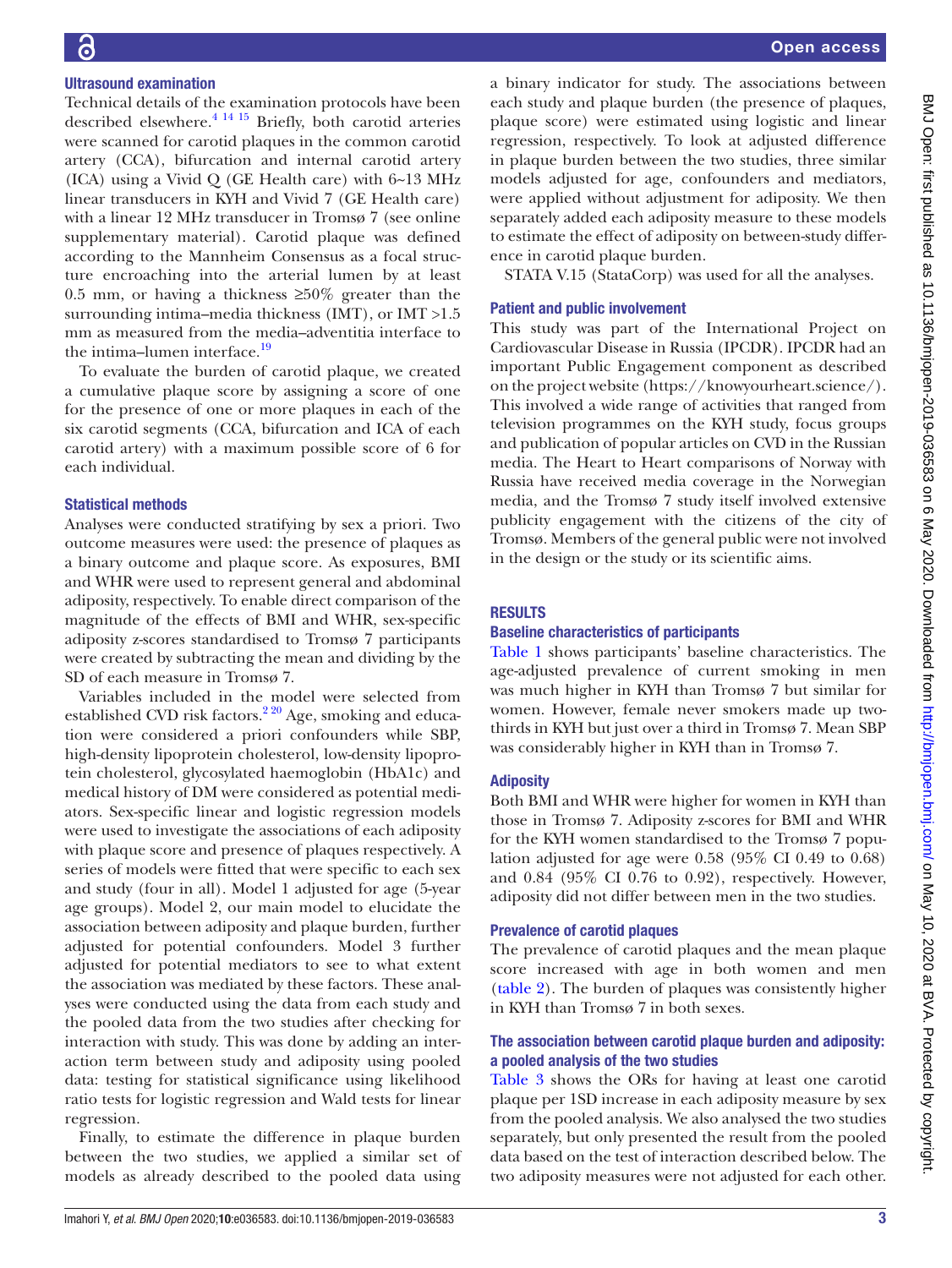<span id="page-3-0"></span>

| Participant characteristics in Know Your Heart (KYH) and Tromsø 7 (T7)*<br><b>Table 1</b> |                          |                          |                                            |                          |                                             |                                     |  |
|-------------------------------------------------------------------------------------------|--------------------------|--------------------------|--------------------------------------------|--------------------------|---------------------------------------------|-------------------------------------|--|
|                                                                                           | Men                      |                          |                                            | Women                    |                                             |                                     |  |
|                                                                                           | <b>KYH</b>               | Tromsø 7                 | <b>Comparison† KYH</b><br>versus T7        | <b>KYH</b>               | Tromsø 7                                    | <b>Comparison† KYH</b><br>versus T7 |  |
| $\mathsf{N}$                                                                              | 1389                     | 811                      |                                            | 1873                     | 989                                         |                                     |  |
| Age years                                                                                 | 56 (48-63)               | 61 (52-66)               |                                            | 55 (48-63)               | $60(52 - 65)$                               |                                     |  |
| Anthropometric<br>measure                                                                 |                          |                          | Difference (95% CI)                        |                          |                                             | Difference (95% CI)                 |  |
| Height cm                                                                                 | 174.7 (6.6)              | 177.9 (6.7)              | $-3.9$ ( $-4.4$ to $-3.3$ )                | 161.1(6.3)               | 164.7(6.3)                                  | $-4.1$ ( $-4.6$ to $-3.6$ )         |  |
| Weight kg                                                                                 | 84.5 (15.5)              | 87.5 (12.9)              | $-3.6$ ( $-4.9$ to $-2.3$ )                | 74.5(16.1)               | 71.4 (12.9)                                 | 3.4 (2.3 to 4.6)                    |  |
| BMI kg/m <sup>2</sup>                                                                     | 27.6(4.6)                | 27.7(3.7)                | $0.0$ (-0.3 to 0.4)                        | 28.8(6.2)                | 26.4(4.7)                                   | 2.7 (2.3 to 3.1)                    |  |
| WHR <sub>‡</sub>                                                                          | 0.95(0.07)               | 0.95(0.07)               | $-0.00$ ( $-0.00$ to 0.01)                 | 0.84(0.08)               | 0.79(0.07)                                  | 0.06 (0.05 to 0.06)                 |  |
| Potential<br>confounders                                                                  |                          |                          | OR (95% CI)                                |                          |                                             | OR (95% CI)                         |  |
| Never-smoker (%) 351 (25.3)                                                               |                          | 316 (39.0)               | (Ref)                                      | 1304 (69.6)              | 383 (38.7)                                  | (Ref)                               |  |
| Ex-smoker (%)                                                                             | 518 (37.3)               | 377 (46.5)               | 1.3(1.1 to 1.7)                            | 285 (15.2)               | 451 (45.6)                                  | $0.2$ (0.1 to 0.2)                  |  |
| <b>Current smoker</b><br>$(\%)$                                                           | 520 (37.4)               | 118 (14.6)               | $4.0$ (3.1 to 5.1)                         | 284 (15.2)               | 155(15.7)                                   | $0.5$ (0.4 to 0.6)                  |  |
| Higher education<br>(% )                                                                  | 478 (34.3)               | 388 (47.8)               | $0.6$ (0.5 to 0.7)                         | 701 (37.4)               | 495 (50.1)                                  | 0.5(0.4 to 0.6)                     |  |
| Potential<br>mediators                                                                    |                          |                          | Difference (95% CI)                        |                          |                                             | Difference (95% CI)                 |  |
| SBP mm Hg                                                                                 | 138.6 (19.9)             | 132.8 (17.9)             | 7.3 (5.6 to 8.9)                           | 129.8 (19.6)             | 126.4 (19.4)                                | 5.7 (4.3 to 7.2)                    |  |
| <b>Total cholesterol</b><br>mmol/L                                                        | 5.38(1.13)               | 5.42(1.05)               | $-0.06$ ( $-0.16$ to 0.04)                 | 5.68(1.17)               | 5.62(1.04)                                  | $0.13$ (0.04 to 0.21)               |  |
| Triglycerides<br>mmol/L                                                                   | 1.35 (0.95 to<br>$-1.92$ | 1.50 (1.00 to<br>$-2.10$ | $-0.05$ ( $-0.15$ to 0.06)                 | 1.23 (0.89 to<br>$-1.77$ | 1.10 (0.80 to $-0.60$ ) 0.18 (0.11 to 0.26) |                                     |  |
| <b>HDL</b> cholesterol<br>mmol/L                                                          | 1.32(0.33)               | 1.41(0.39)               | $-0.09$ ( $-0.12$ to $-0.06$ ) 1.55 (0.36) |                          | 1.78(0.49)                                  | $-0.24$ (-0.27 to $-0.20$ )         |  |
| LDL cholesterol<br>mmol/L                                                                 | 3.66(0.90)               | 3.63(0.99)               | 0.01 (-0.07 to 0.09)                       | 3.80(0.95)               | 3.60(0.96)                                  | 0.27 (0.19 to 0.34)                 |  |
| HbA1c (%)                                                                                 | 5.60(0.84)               | 5.74(0.57)               | $-0.08$ ( $-0.14$ to $-0.01$ ) 5.57 (7.69) |                          | 5.67(0.51)                                  | $-0.04$ ( $-0.09$ to 0.01)          |  |
|                                                                                           |                          |                          | OR (95% CI)                                |                          |                                             | OR (95% CI)                         |  |
| Diabetes mellitus<br>(% )                                                                 | 93(6.7)                  | 47 (5.8)                 | $1.4$ (1.0 to 2.1)                         | 182 (9.7)                | 52(5.3)                                     | 2.5 (1.8 to 3.5)                    |  |

Data are presented as percentages for binary variables and as mean values (SD) continuous variables, except for age, triglycerides which are presented as median (IQR).

\*Analyses were restricted to participants aged between 40 and 69 years with information on all covariates.

†All comparisons age adjusted.

‡WC in Tromsø 7 assessed at the level of the umbilicus was converted to the narrowest WC so that it can be comparable with WC in KYH. WHR in T7 are calculated using converted WC.

.BMI, body mass index; HbA1c, glycosylated haemoglobin; HDL, high-density lipoprotein; LDL, low-density lipoprotein; SBP, systolic blood pressure; WC, waist circumference; WHR, waist-to-hip ratio.

After adjustment for confounders (model 2), there was evidence of association between all adiposity measures and the presence of plaques except for BMI in women. WHR showed larger standardised ORs (women 1.15 95% CI 1.06 to 1.25, men 1.18 95% CI 1.06 to 1.31) than BMI. After further adjustment for cardiometabolic mediators (model 3), all ORs decreased substantially.

[Table](#page-5-0) 4 shows the difference in plaque score per 1 SD increase in each adiposity measure. In women, adiposity was associated with an increase in plaque score. Again, WHR showed a larger effect size (increase per 1SD change 0.109 95% CI 0.070 to 0.147) than BMI. Additional adjustments for cardiometabolic mediators reduced both effect

sizes substantially. For men, there was no evidence of an association of BMI and WHR with plaque score.

Tests for interaction between study and adiposity were not statistically significant except for the association between BMI and the presence of plaque in women and that between WHR and the plaque score in women, suggesting that there is little evidence that the association between adiposity and plaque burden differs between the two studies [\(online supplementary table 1, online supple](https://dx.doi.org/10.1136/bmjopen-2019-036583)[mentary figure 1A, B](https://dx.doi.org/10.1136/bmjopen-2019-036583)).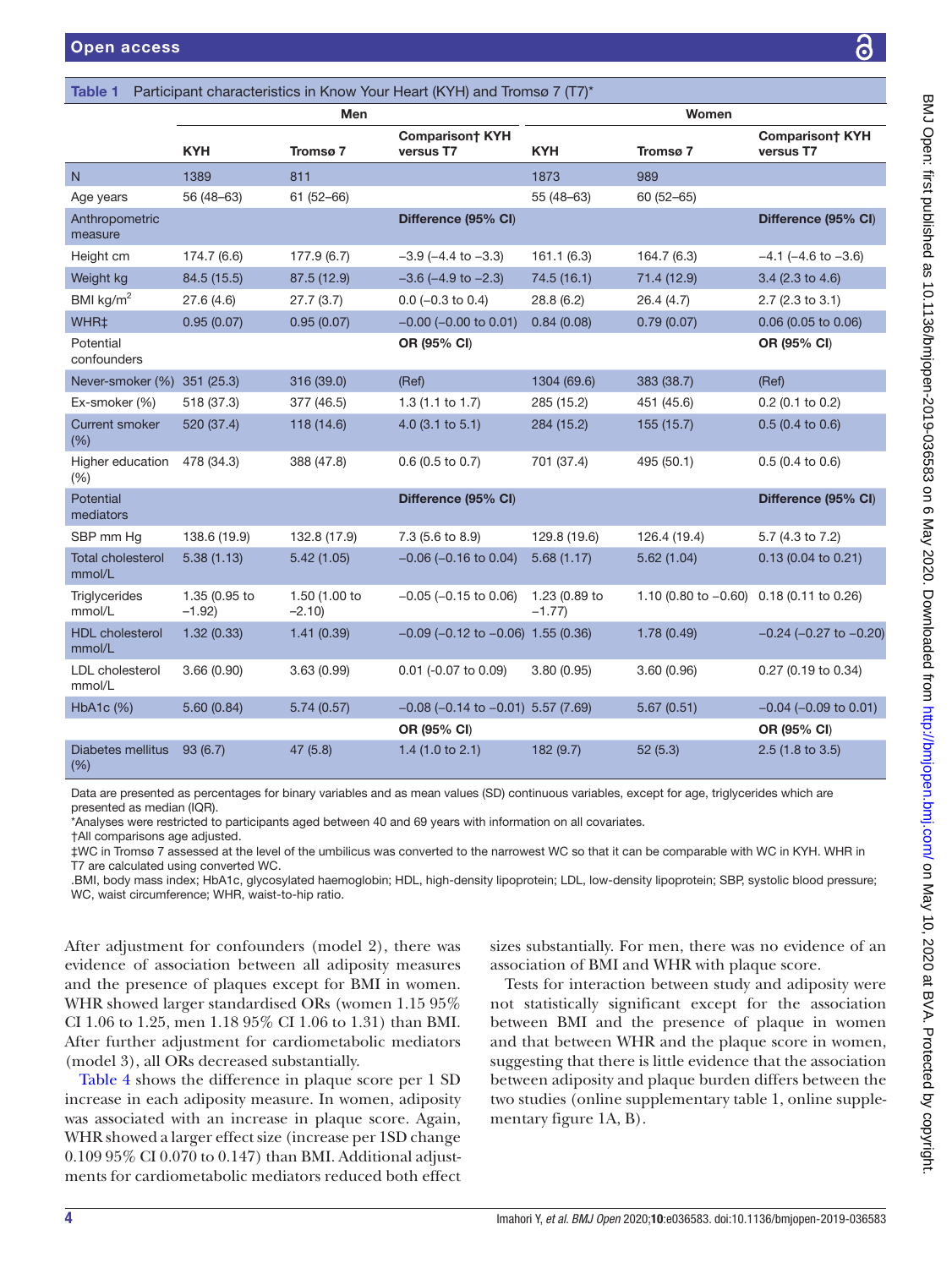<span id="page-4-0"></span>

| The prevalence of carotid plaques and plaque score according to study and sex<br>Table 2 |                |                |                              |                |                |                                     |
|------------------------------------------------------------------------------------------|----------------|----------------|------------------------------|----------------|----------------|-------------------------------------|
|                                                                                          | Men            |                |                              | Women          |                |                                     |
|                                                                                          | <b>KYH</b>     | Tromsø 7       | Comparison<br>KYH versus T7* | <b>KYH</b>     | Tromsø 7       | Comparison<br><b>KYH versus T7*</b> |
| $\mathsf{N}$                                                                             | 1389           | 811            |                              | 1873           | 989            |                                     |
| Prevalence n<br>(%)                                                                      |                |                | OR (95% CI)                  |                |                | OR (95% CI)                         |
| All age                                                                                  | 1050 (75.6)    | 499 (61.5)     | $3.2(2.6 \text{ to } 4.0)$   | 1043 (55.7)    | 478 (48.3)     | $1.9(1.6 \text{ to } 2.3)$          |
| $40 - 49$                                                                                | 212/394 (53.8) | 38/148 (25.7)  | $3.5(2.3 \text{ to } 5.4)$   | 174/570 (30.5) | 40/189 (21.2)  | 1.7 $(1.1 \text{ to } 2.5)$         |
| $50 - 59$                                                                                | 340/450 (75.6) | 104/191 (54.5) | $2.7(1.9 \text{ to } 4.0)$   | 328/605 (54.2) | 112/273 (41.0) | 1.7 $(1.3 \text{ to } 2.3)$         |
| 60-69                                                                                    | 498/545 (91.4) | 357/472 (75.6) | $3.5(2.4 \text{ to } 5.1)$   | 541/698 (77.5) | 326/527 (61.9) | 2.1 (1.7 to 2.7)                    |
| <b>Plaque score</b><br>mean (SD)                                                         |                |                | Difference (95%<br>CI()      |                |                | Difference (95%<br>CI()             |
| All age                                                                                  | 1.9(1.6)       | 1.2(1.1)       | 1.0 (0.9 to 1.2)             | 1.1(1.3)       | 0.8(0.9)       | $0.5(0.4 \text{ to } 0.6)$          |
| $40 - 49$                                                                                | 1.0(1.2)       | 0.3(0.6)       | $0.6$ (0.5 to 0.8)           | 0.5(0.8)       | 0.3(0.6)       | $0.2$ (0.1 to 0.3)                  |
| $50 - 59$                                                                                | 1.8(1.5)       | 0.9(1.0)       | $0.9$ (0.7 to 1.2)           | 1.0(1.2)       | 0.6(0.8)       | $0.4$ (0.3 to 0.6)                  |
| 60-69                                                                                    | 2.7(1.6)       | 1.5(1.2)       | $1.2(1.1 \text{ to } 1.4)$   | 1.7(1.4)       | 1.1(1.0)       | $0.7$ (0.5 to 0.8)                  |

\*Adjusted for categorical age (5-year interval).

KYH, Know Your Heart.

## Between-study differences in carotid plaque burden and the effect of adiposity

[Figure](#page-5-1) 1 compares the carotid plaque burden between the two studies with and without adjustment for adiposity. Without adjustment for adiposity measures, the OR for having at least one plaque in KYH compared with Tromsø 7 was 1.97 (95% CI 1.62 to 2.38) in women and 2.78 (95% CI 2.21 to 3.49) in men ([figure](#page-5-1) 1A, [online supplementary](https://dx.doi.org/10.1136/bmjopen-2019-036583) [table 2A model 2\)](https://dx.doi.org/10.1136/bmjopen-2019-036583). Further adjustment for BMI or WHR separately had only a small effect on this OR for both men and women [\(figure](#page-5-1) 1A). The between-study difference remained large and statistically significant after further adjustment for cardiometabolic mediators [\(figure](#page-5-1) 1A, [online supplementary table 2A model 3\)](https://dx.doi.org/10.1136/bmjopen-2019-036583).

Similarly, without adjustment for adiposity, participants in KYH had a higher mean plaque score than those in Tromsø 7 by 0.51 (95% CI 0.42 to 0.60) for women and 0.89 (95% CI 0.77 to 1.00) for men; these estimates

decreased slightly for women and hardly changed at all for men with further adjustment for adiposity ([figure](#page-5-1) 1B, [online supplementary table 2B\)](https://dx.doi.org/10.1136/bmjopen-2019-036583). The between-study difference remained significant after further adjustment for cardiometabolic mediators ([figure](#page-5-1) 1B, [online supple](https://dx.doi.org/10.1136/bmjopen-2019-036583)[mentary table 2B model 3](https://dx.doi.org/10.1136/bmjopen-2019-036583)).

## **DISCUSSION**

There was evidence of positive associations between adiposity, especially abdominal adiposity, and carotid plaque burden, but no convincing evidence that the strength of these associations differed between the two studies. These associations were largely mediated by cardio-metabolic CVD risk factors. However, neither adiposity nor the confounders and potential mediators explained the substantially greater burden of plaque in the KYH study in Russia compared with the Tromsø 7

<span id="page-4-1"></span>

| ORs for having at least one plague per 1 SD increase in each adiposity measure: pooled results from the two studies<br>Table 3 |                                |         |                                |         |                       |         |  |
|--------------------------------------------------------------------------------------------------------------------------------|--------------------------------|---------|--------------------------------|---------|-----------------------|---------|--|
|                                                                                                                                | Model 1 OR (95% CI)            | P value | Model 2 OR (95% CI)            | P value | Model 3 OR (95% CI)   | P value |  |
| Men $(n=2200)$                                                                                                                 |                                |         |                                |         |                       |         |  |
| st BMI                                                                                                                         | 1.12 (1.02 to 1.23)            | 0.02    | 1.13 (1.03 to 1.24)            | 0.01    | 1.01 (0.91 to 1.12)   | 0.83    |  |
| st WHR                                                                                                                         | 1.21 (1.08 to 1.34)            | 0.001   | $1.18(1.06 \text{ to } 1.31)$  | 0.003   | 1.05 (0.93 to 1.18)   | 0.46    |  |
| Women (n=2862)                                                                                                                 |                                |         |                                |         |                       |         |  |
| st BMI                                                                                                                         | 1.06 $(0.99 \text{ to } 1.14)$ | 0.08    | 1.06 $(0.99 \text{ to } 1.13)$ | 0.09    | $0.94$ (0.87 to 1.01) | 0.08    |  |
| st WHR                                                                                                                         | 1.20 (1.11 to 1.30)            | < 0.001 | 1.15 (1.06 to 1.25)            | 0.001   | 1.00 (0.91 to 1.09)   | 0.94    |  |

Model 1: adjusted for categorical age (5 years) and study, model 2: adjust for variables in model 1 plus potential confounders (smoking and education), model 3: adjusted for variables in model 2 plus potential mediators (systolic blood pressure, HDL cholesterol, LDL cholesterol, glycated haemoglobin, medical history of diabetes).

HDL, high-density lipoprotein; LDL, low-density lipoprotein; St BMI, body mass index z-score; st WHR, waist-to-hip ratio z-score.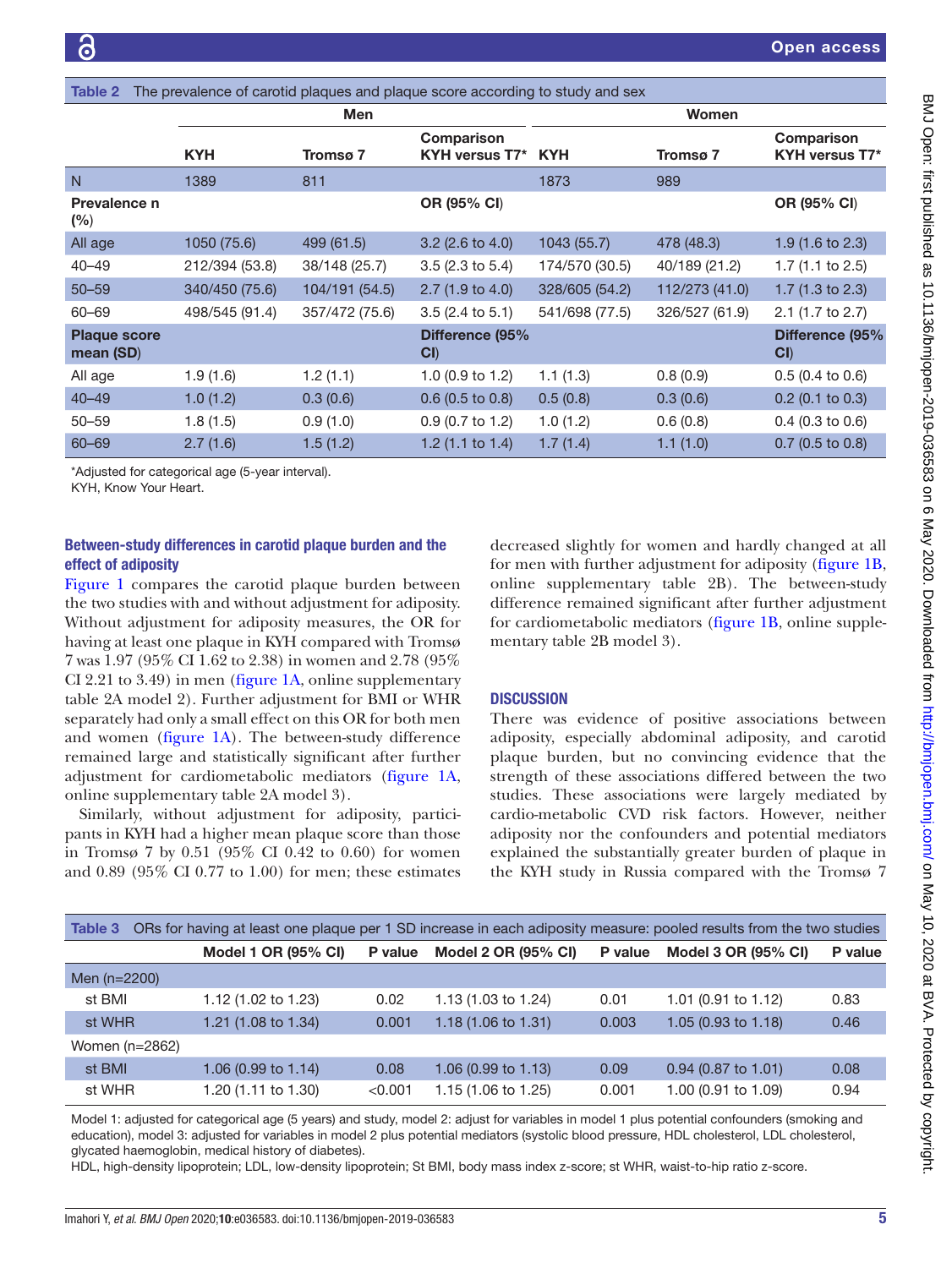<span id="page-5-0"></span>

| Difference in plaque score per 1 SD increase in each adiposity measure: pooled results from the two studies<br>Table 4 |  |                                |         |                                |         |                                    |         |
|------------------------------------------------------------------------------------------------------------------------|--|--------------------------------|---------|--------------------------------|---------|------------------------------------|---------|
|                                                                                                                        |  | Model 1 slope (95% CI) P value |         | Model 2 slope (95% CI) P value |         | Model 3 slope (95% CI)             | P value |
| Men $(n=2200)$                                                                                                         |  |                                |         |                                |         |                                    |         |
| st BMI                                                                                                                 |  | $-0.021$ ( $-0.069$ to 0.026)  | 0.38    | $-0.008$ ( $-0.055$ to 0.039)  | 0.74    | $-0.091$ ( $-0.143$ to $-0.040$ )  | < 0.001 |
| st WHR                                                                                                                 |  | $0.033$ (-0.025 to 0.090)      | 0.26    | $0.013$ (-0.043 to 0.069)      | 0.65    | $-0.076$ ( $-0.136$ to $-0.015$ )  | 0.01    |
| Women $(n=2862)$                                                                                                       |  |                                |         |                                |         |                                    |         |
| st BMI                                                                                                                 |  | $0.023$ (-0.009 to 0.056)      | 0.16    | $0.023$ (-0.010 to 0.055)      | 0.17    | $-0.056$ ( $-0.091$ to $-0.021$ )  | 0.002   |
| st WHR                                                                                                                 |  | 0.131(0.093 to 0.169)          | < 0.001 | $0.109$ (0.070 to 0.147)       | < 0.001 | $0.025 (-0.018 \text{ to } 0.067)$ | 0.25    |

Model 1: adjusted for categorical age (5 years) and study, model 2: adjust for variables in model 1 plus potential confounders (smoking and education), model 3: adjusted for variables in model 2 plus potential mediators (systolic blood pressure, HDL cholesterol, LDL cholesterol, glycated haemoglobin, medical history of diabetes.

HDL, high-density lipoprotein; LDL, low-density lipoprotein; St BMI, body mass index z-score; st WHR, waist-to-hip ratio z-score.

study in Norway. To the best of our knowledge, this is the first study to directly investigate the role of adiposity in high CVD burden in a general population in Russia in comparison with another country.

| Study                                                   |                |                   |
|---------------------------------------------------------|----------------|-------------------|
| ID                                                      |                | OR (95% CI)       |
| Male                                                    |                |                   |
| $1)$ age                                                |                | 3.22 (2.58, 4.01) |
| 2) age + confounders                                    |                | 2.78 (2.21, 3.49) |
| 3) age + counfounders + BMI                             |                | 2.79 (2.22, 3.50) |
| 4) age + confounders + WHR                              |                | 2.77 (2.20, 3.48) |
| 5) age + confounders + mediators                        |                | 2.51 (1.98, 3.18) |
| 6) age + confounders + mediators + BMI                  |                | 2.51 (1.98, 3.18) |
| 7) age + confounders + mediators + WHR                  |                | 2.51 (1.98, 3.18) |
| Female                                                  |                |                   |
| 1) age                                                  |                | 1.90 (1.60, 2.25) |
| 2) age + confounders                                    |                | 1.97 (1.62, 2.38) |
| 3) age + counfounders + BMI                             |                | 1.90 (1.56, 2.30) |
| 4) age + confounders + WHR                              |                | 1.75 (1.43, 2.14) |
| 5) age + confounders + mediators                        |                | 1.63 (1.33, 2.00) |
| 6) age + confounders + mediators + BMI                  |                | 1.67 (1.36, 2.04) |
| 7) age + confounders + mediators + WHR                  |                | 1.64 (1.33, 2.01) |
|                                                         | KYH >Tromsø7   |                   |
| .25<br>.5                                               | $\overline{c}$ | 5                 |
| Odds ratios for having at least one plaque in KYH vs T7 |                |                   |

| Study                                  |         |                   |
|----------------------------------------|---------|-------------------|
| ID                                     |         | ES (95% CI)       |
| Male                                   |         |                   |
| 1) age                                 |         | 1.03 (0.92, 1.15) |
| 2) age + confounders                   |         | 0.89(0.77, 1.00)  |
| 3) age + confounders + BMI             |         | 0.89(0.77, 1.00)  |
| 4) age + confounders + WHR             |         | 0.89(0.77, 1.00)  |
| 5) age + confounders + mediators       |         | 0.79(0.67, 0.90)  |
| 6) age + confounders + mediators + BMI |         | 0.78(0.66, 0.90)  |
| 7) age + confounders + mediators + WHR |         | 0.78(0.66, 0.90)  |
| Female                                 |         |                   |
| $1)$ age                               |         | 0.49(0.40, 0.57)  |
| 2) age + confounders                   |         | 0.51(0.42, 0.60)  |
| 3) age + confounders + BMI             |         | 0.49(0.40, 0.59)  |
| 4) age + confounders + WHR             |         | 0.42(0.32, 0.51)  |
| 5) age + confounders + mediators       |         | 0.40(0.31, 0.49)  |
| 6) age + confounders + mediators + BMI |         | 0.41(0.32, 0.50)  |
| 7) age + confounders + mediators + WHR |         | 0.38(0.29, 0.48)  |
|                                        |         | KYH >Tromsø7      |
|                                        | $\circ$ | 1.25              |

Difference in mean plaque score in KYH vs T7

<span id="page-5-1"></span>Figure 1 (A) ORs (95% CI) for having at least one plaque in KYH versus Tromsø 7 with and without adjustment for adiposity. (B) Differences (95% CI) in the mean plaque score in KYH compared with Tromsø 7 with and without adjustment for adiposity. Confounders: smoking and education, mediators: systolic blood pressure, HDL cholesterol, LDL cholesterol, glycated haemoglobin, medical history of diabetes. BMI, body mass index; HDL, highdensity lipoprotein; KYH, Know Your Heart; LDL, low-density lipoprotein; WHR, waist-to-hip ratio.

Given the similar adiposity level between KYH and Tromsø 7 among men, it is not surprising that higher plaque burden in men in KYH is not explained by adiposity. However, even among women whose adiposity level was considerably higher in KYH than Tromsø 7, the adjustment for adiposity had little impact on the interstudy difference in carotid plaque burden. Furthermore, additional adjustment for CVD and metabolic risk factors such as smoking, SBP and cholesterol level slightly reduced this interstudy difference, but the betweenstudy difference remained for both men and women, suggesting that there are other determinants of higher carotid plaque burden in a population in KYH. This is consistent with previous studies conducted 20 or more years ago, showing that differences in traditional CVD risk factors did not fully explain the high CVD burden in Russia compared with Western European countries. $56$ More advanced subclinical atherosclerosis in participants in KYH compared with Tromsø 7 is in keeping with the higher CVD mortality rate in Russia than Western European countries.[4 21](#page-7-3)

The development of coronary artery disease and atherosclerotic plaque is a gradual process that occurs across the life course.<sup>22</sup> The extent to which single cross-sectional measurements of risk factors such as blood pressure and smoking can capture the full impact of these risk factors on the burden of carotid plaque is therefore questionable. In making the sort of comparisons between populations that are the focus of this paper, therefore, it could be that we are underestimating the potential contribution of these risk factors to differences in plaque burden, particularly if risk factor profiles have been changing.

One potential determinant of high CVD risk in Russia that we have not included is alcohol which has been shown to be related to mortality from CVD.<sup>23</sup> Vikhireva *et al* added hazardous alcohol consumption to the high-risk version of Systematic COronary Risk Evaluation (SCORE) to see whether this modified model improved prognostic performance of SCORE for future CVD events in the Russian population. However, this modification did not improve the prediction of CVD events<sup>24</sup> although the study had limited follow-up and relatively small numbers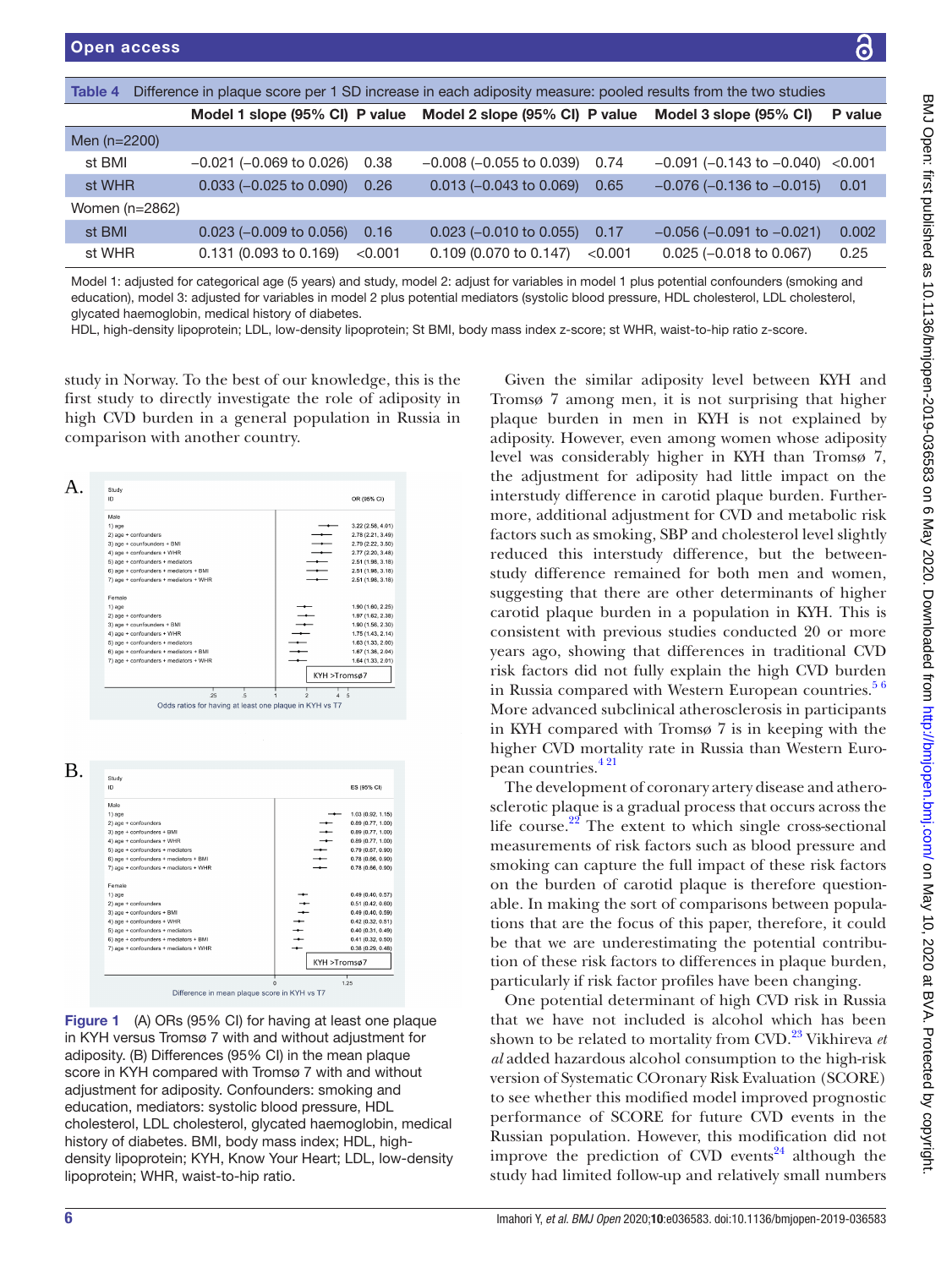of events. Moreover, it excluded as an outcome alcoholic cardiomyopathy that contributes to the high CVD mortality in Russia $^{25}$  $^{25}$  $^{25}$  involving processes other than atherosclerosis[.26](#page-7-18) Differences in treatment and access to the medical facilities between Western Europe and Russia is likely to partly account for the higher CVD mortality rates in Russia, but it is unlikely that differences in treatment could account for the differences in subclinical atherosclerosis in a population-based samples. Furthermore, the treatment and access to appropriate medical care have been improving rapidly in Russia, especially in large cities, so this is likely to be a less important factor in the future.<sup>27</sup> <sup>28</sup> Identification of the determinant(s) of advanced subclinical atherosclerosis in Russia will be important to target interventions to reduce CVD burden.

There was evidence of positive associations between adiposity and plaque burden in both studies emphasising the importance of the control of adiposity, especially abdominal adiposity, to curb the CVD burden in both countries. The prevalence of obesity in Russia has been increasing, $\frac{7}{7}$  $\frac{7}{7}$  $\frac{7}{7}$  with the notably high level among women being of particular concern.<sup>[7](#page-7-5)</sup> Another important implication of our findings is the importance of the control of cardiovascular and cardiometabolic mediators. The associations between adiposity and carotid plaque burden were largely mediated by SBP, cholesterol level and HbA1c. The effective control of these traditional risk factors will mitigate the negative effect of adiposity.

This study is the first, to our knowledge, to bring together data from a high and relatively low CVD mortality country to investigate the association of adiposity with carotid plaque, and also the extent to which this can explain differences in the burden of carotid plaque between the two populations. Moreover, this was done using ultrasound examination protocols that were aligned between the two studies. No previous studies have compared imaging of atherosclerotic changes in general populations between Russia and Western countries. However, our investigation has some limitations. First, the anthropometric measures we used are crude measures of visceral adiposity. However, estimation of visceral adipose tissue using MRI and CT is resource demanding and logistically difficult in large epidemiological studies. Second, WC was measured differently between the two studies. Although the conversion of WC was made using a conversion equation, this did not allow for individual variability. Standardisation of the protocol of WC measurement would be important in future studies. Third, we did not include alcohol in our regression models, although it is likely to play an important role in CVD mortality in Russia.<sup>29-32</sup> This is because alcohol consumption in the two study populations was not directly comparable. Finally, as always, caution must be exercised in generalising to the national situation the results we have obtained from the two cross-sectional studies of selected groups in two cities in Russian and one in Norway city.

Overall, our findings have two implications with respect to tackling the high CVD burden in Russia. First, although

adiposity failed to explain higher plaque burden in Russia compared with Norway, adiposity, especially abdominal adiposity, appeared to contribute to an increase in carotid plaque burden through cardiometabolic mediators such as blood pressure and cholesterol. The reduction of adiposity level will be important to avoid further CVD burden in addition to the control of cardiometabolic mediators. Second, our findings suggest that there are other unidentified risk factors that determine the higher carotid plaque burden in Russia compared with Norway. Further studies will be needed to identify them.

#### Author affiliations

<sup>1</sup> London School of Hygiene and Tropical Medicine, London, UK <sup>2</sup>UiT The Arctic University of Norway, Tromsø, Norway <sup>3</sup>Reserach Institute of Internal and Preventive Medicine, Novosibirsk, Russian

Federation 4 Novosibirsk State Medical University, Novosibirsk, Russian Federation 5 Northern State Medical University, Arkhangelsk, Russian Federation <sup>6</sup>University College London, London, UK

Contributors YI, CF and DL made substantial contributions to the conception and design of the work. EM, LAH, AR, AVK, MK and SM were centrally involved in the design of the Know Your Heart and/or the conduct of the associated fieldwork. YI undertook the analysis of the data with the regular input of CF, AH and DL.YI wrote the first drafts of the manuscript (including the interpretation of the results) which was then refined over successive versions by YI with the input of all authors. All authors approved the submitted version. All authors agreed both to be personally accountable for their own contributions and to ensure that questions related to the accuracy or integrity of any part of the work, even ones in which the author was not personally involved, were appropriately investigated, resolved and the resolution documented in the paper.

Funding The Know Your Heart study is a component of the International Project on Cardiovascular Disease in Russia (IPCDR). IPCDR was supported by the a Wellcome Trust Strategic Award (100 217), funds from UiT The Arctic University of Norway, Norwegian Institute of Public Health, and the Norwegian Ministry of Health and Social Affairs.

Disclaimer The funders had no role in study design, data collection and analysis, decision to publish, or preparation of the manuscript.

Competing interests None declared.

Patient consent for publication Not required.

Ethics approval Ethical approval for the KYH study was received from the ethics committees of the London School of Hygiene & Tropical Medicine (approval number 8808 received 24/02/2015); Novosibirsk State Medical University (approval number 75 received 21/05/2015); the Institute of Internal and Preventative Medicine (approval received 26/12/2014), Novosibirsk and the Northern State Medical University, Arkhangelsk (approval number 01/01–15 received 27 January 2015). Ethical approval for Tromsø 7 was obtained the Regional Committee for Medical and Health Research Ethics (reference number 2014/940).

Provenance and peer review Not commissioned; externally peer reviewed.

Data availability statement Data are available on reasonable request. Data availability statement: Metadata is available for the Tromsø study at [http://](http://tromsoundersokelsen.uit.no/tromso/) [tromsoundersokelsen.uit.no/tromso/](http://tromsoundersokelsen.uit.no/tromso/) and for the Know Your Heart study at [https://](https://metadata.knowyourheart.science/) [metadata.knowyourheart.science/.](https://metadata.knowyourheart.science/)The data used in these analyses cannot be placed in the public domain because of ethical and data protection restrictions.

Open access This is an open access article distributed in accordance with the Creative Commons Attribution Non Commercial (CC BY-NC 4.0) license, which permits others to distribute, remix, adapt, build upon this work noncommercially, and license their derivative works on different terms, provided the original work is properly cited, appropriate credit is given, any changes made indicated, and the use is non-commercial. See: [http://creativecommons.org/](http://creativecommons.org/licenses/by-nc/4.0/) [licenses/by-nc/4.0/](http://creativecommons.org/licenses/by-nc/4.0/).

#### ORCID iD

Yume Imahori<http://orcid.org/0000-0002-2176-7150>